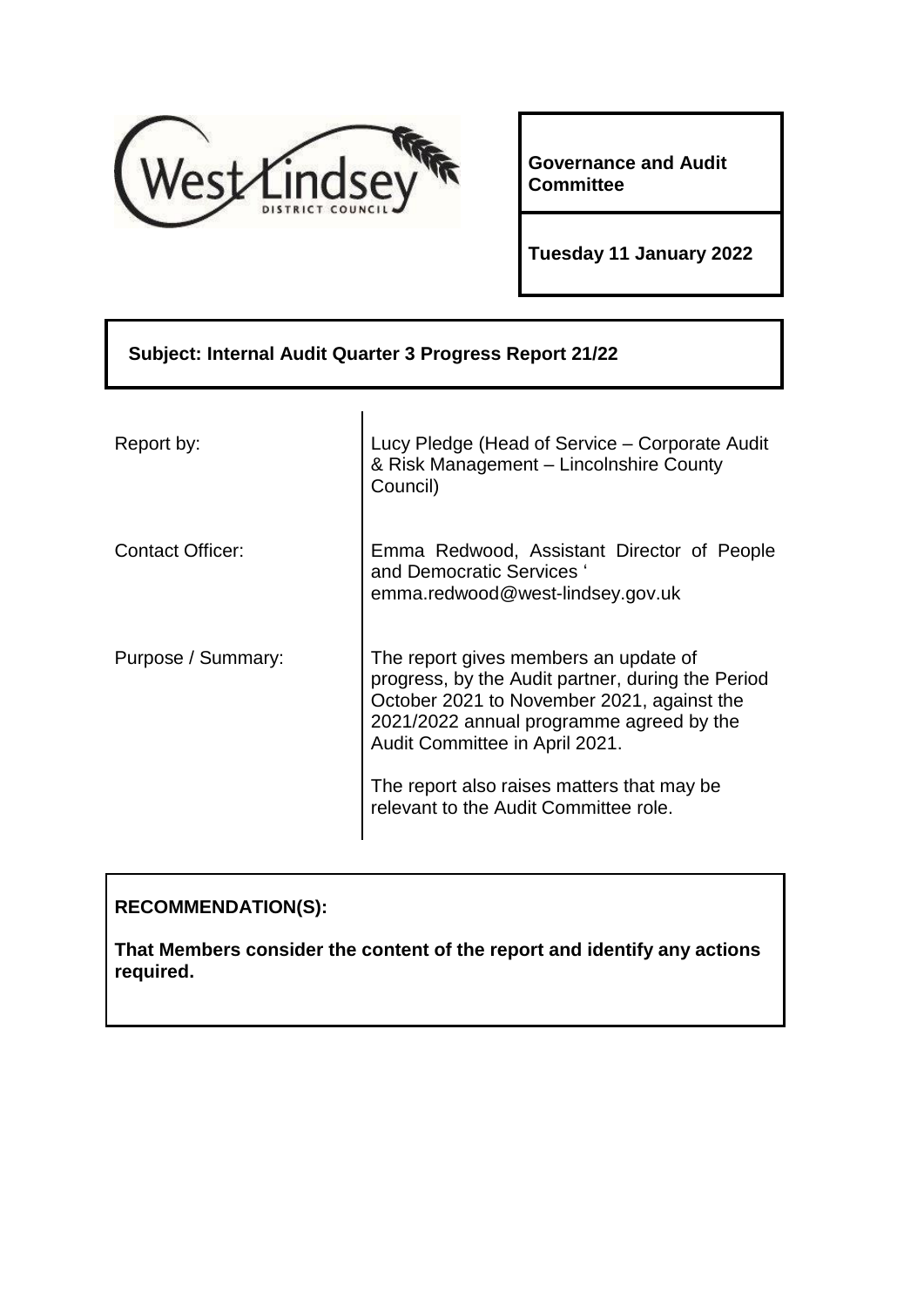#### **IMPLICATIONS**

#### **Legal:**

**None directly arising from this report**

#### **Financial :**

**None directly arising from this report**

**Staffing :**

**None directly arising from this report**

## **Equality and Diversity including Human Rights :**

**None directly arising from this report**

**Data Protection Implications :**

**None directly arising from this report**

## **Climate Related Risks and Opportunities:**

**None directly arising from this report**

## **Section 17 Crime and Disorder Considerations:**

**None directly arising from this report**

**Health Implications:**

**None directly arising from this report**

## **Title and Location of any Background Papers used in the preparation of this report :**

#### **Risk Assessment :**

n/a

## **Call in and Urgency:**